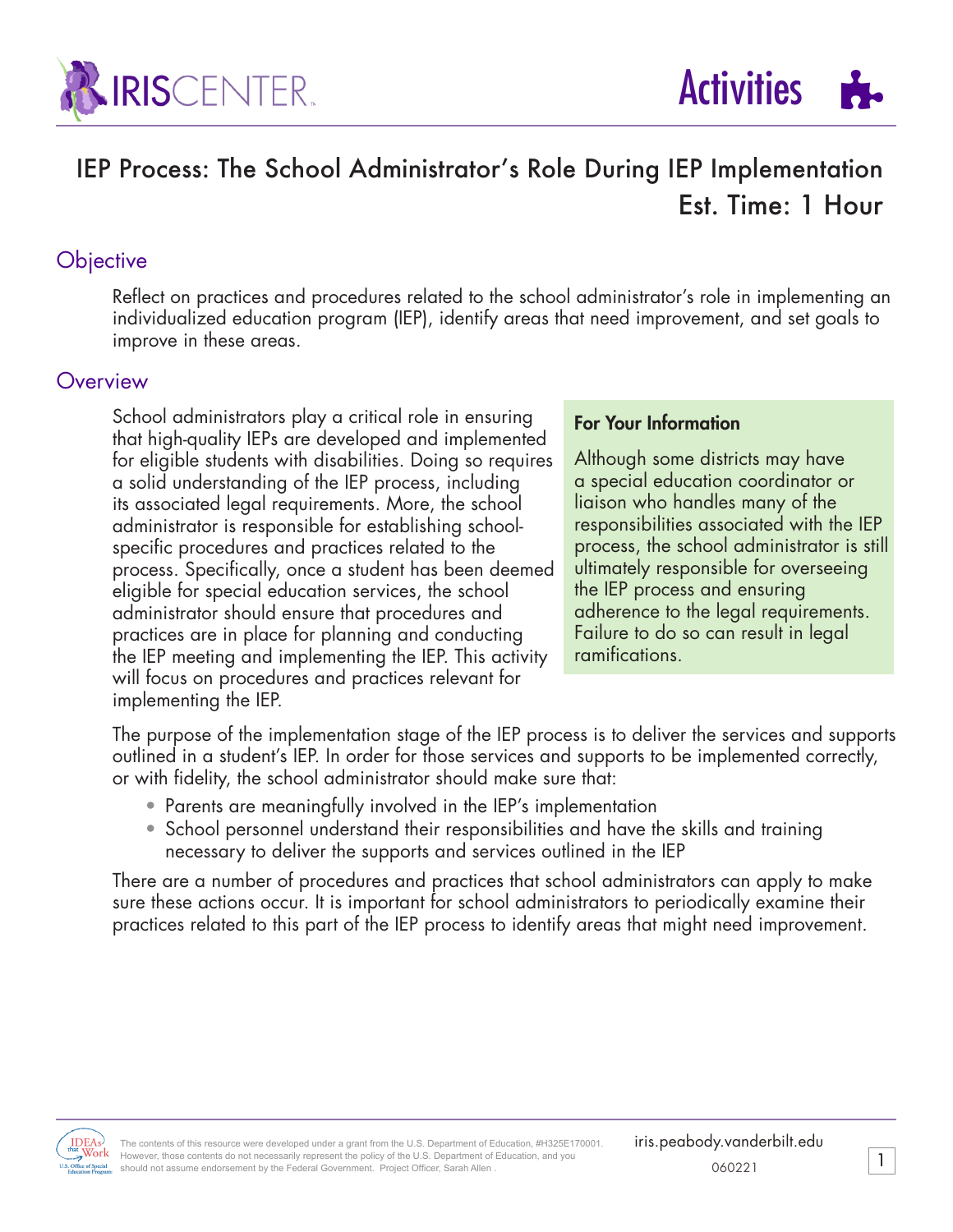



## IEP Process: The School Administrator's Role During IEP Implementation

### **Activity**

- 1. Complete the attached survey (see Page 3 below) and reflect on the practices currently applied when an IEP is implemented at your school.
- 2. Based on your survey results, discuss how well you think your current practices ensure that the services and supports outlined in a student's IEP are implemented with fidelity.
- 3. Identify two practices from the survey that are in need of improvement (i.e., scored as 2 or lower). Write a SMART goal for each identified area of improvement.

| S                     | Specific            | Clearly stated descriptions of<br>each goal element                                         |  |  |  |  |
|-----------------------|---------------------|---------------------------------------------------------------------------------------------|--|--|--|--|
| M                     | Measurable          | Quantifiable by a defined<br>standard that can be observed<br>in some way                   |  |  |  |  |
| $\boldsymbol{\Delta}$ | Actively<br>Phrased | Involving actions that are clearly<br>observable                                            |  |  |  |  |
| R                     | Realistic           | Practical but ambitious and<br>challenging and based on<br>relevant information             |  |  |  |  |
|                       | Time-Limited        | Involves a specified time-<br>frame within which the skill is<br>anticipated to be mastered |  |  |  |  |

4. For each SMART goal, write at least two action steps with deadlines that will support your successful accomplishment of that goal.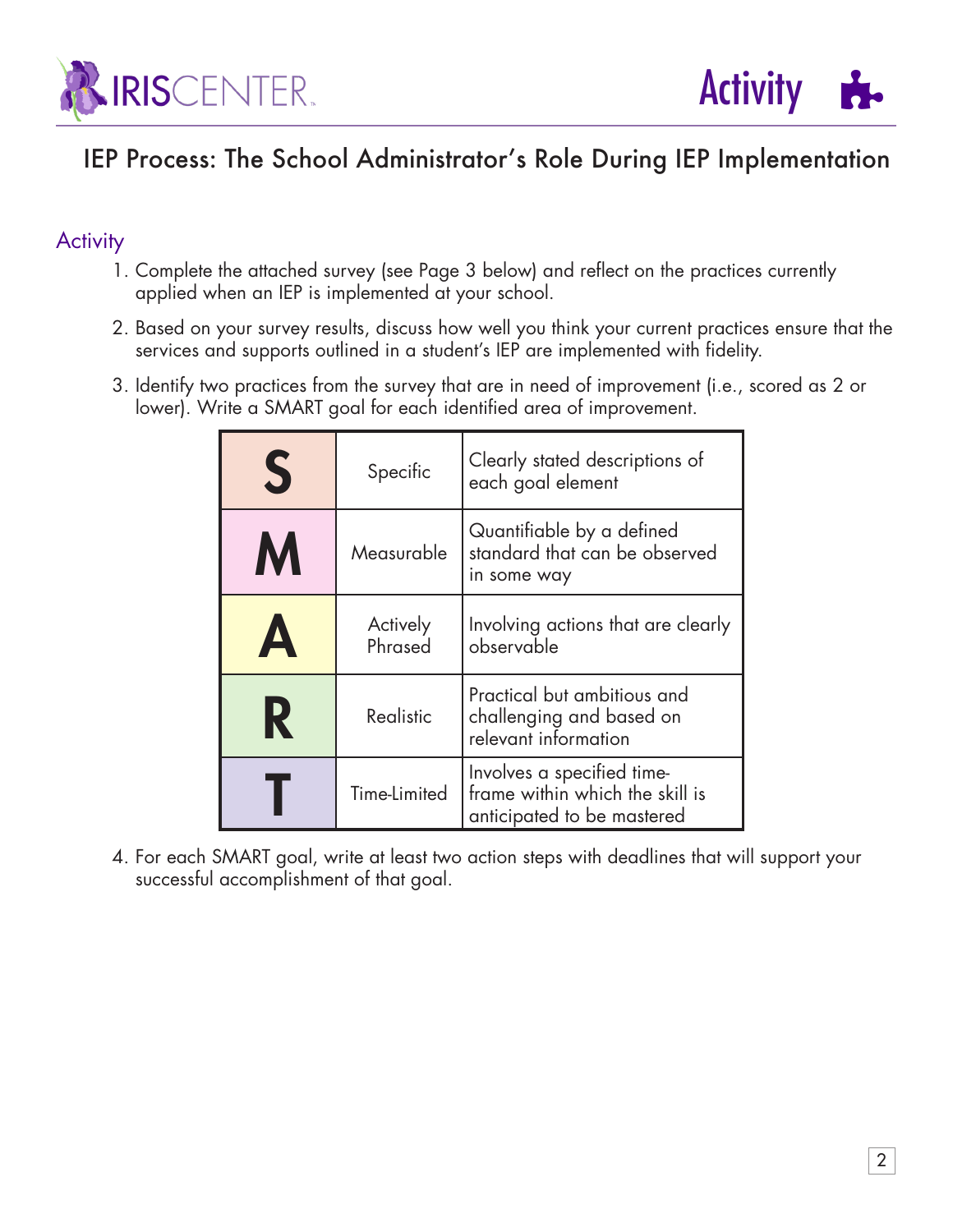



## IEP Process: The School Administrator's Role During IEP Implementation

The following survey includes a list of actions (although not exhaustive) that school administrators can take to help ensure that the services and supports outlined in a student's IEP are delivered with fidelity. Read each statement carefully and circle the number that best represents your *current* practice related to implementing these services and supports with fidelity, not what you have done in the past. There are no right or wrong answers. The best answer is your honest assessment.

| As a school administrator, I (or a designated<br>team member) |                                                                                                                                                                                                                                                            | never       | rarely | sometimes      | usually        | always                  |
|---------------------------------------------------------------|------------------------------------------------------------------------------------------------------------------------------------------------------------------------------------------------------------------------------------------------------------|-------------|--------|----------------|----------------|-------------------------|
|                                                               | Establish and maintain open lines of<br>communication with parents                                                                                                                                                                                         | $\mathbf 0$ | L      | $\overline{2}$ | 3              | 4                       |
| 2                                                             | Frequently inform parents of their child's<br>progress toward meeting IEP goals and<br>objectives                                                                                                                                                          | $\mathbf 0$ | 1      | $\overline{2}$ | $\overline{3}$ | 4                       |
| 3                                                             | Involve parents in any changes to their<br>child's IEP                                                                                                                                                                                                     | $\mathbf 0$ | ı      | $\overline{2}$ | 3              | $\overline{\mathbf{4}}$ |
| $\overline{4}$                                                | Make sure all individuals involved in the<br>provision of services have access to the<br><b>IEP</b>                                                                                                                                                        | $\mathbf 0$ | 1      | $\overline{2}$ | 3              | 4                       |
| 5                                                             | Make sure all individuals involved in the<br>implementation of services outlined in<br>the IEP know their responsibilities                                                                                                                                 | $\mathbf 0$ | 1      | $\overline{2}$ | 3              | $\boldsymbol{\Lambda}$  |
| 6                                                             | Make sure all individuals involved in the<br>implementation of services are informed<br>of the accommodations, modifications,<br>and supports that must be provided to<br>the student                                                                      | $\mathbf 0$ | 1      | $\mathbf{2}$   | 3              | 4                       |
| $\overline{7}$                                                | Ensure that school personnel have<br>the knowledge and skills they need<br>to effectively carry out their roles and<br>responsibilities associated with the IEP<br>process and the implementation of the<br>services and supports documented in<br>the IEP | $\mathbf 0$ | ı      | $\overline{2}$ | 3              | 4                       |
| 8                                                             | Create structures and opportunities<br>to support collaboration among the<br>multiple educators who are responsible<br>for providing services and supports to<br>students with disabilities                                                                | $\mathbf 0$ | ı      | $\mathbf{2}$   | 3              | 4                       |